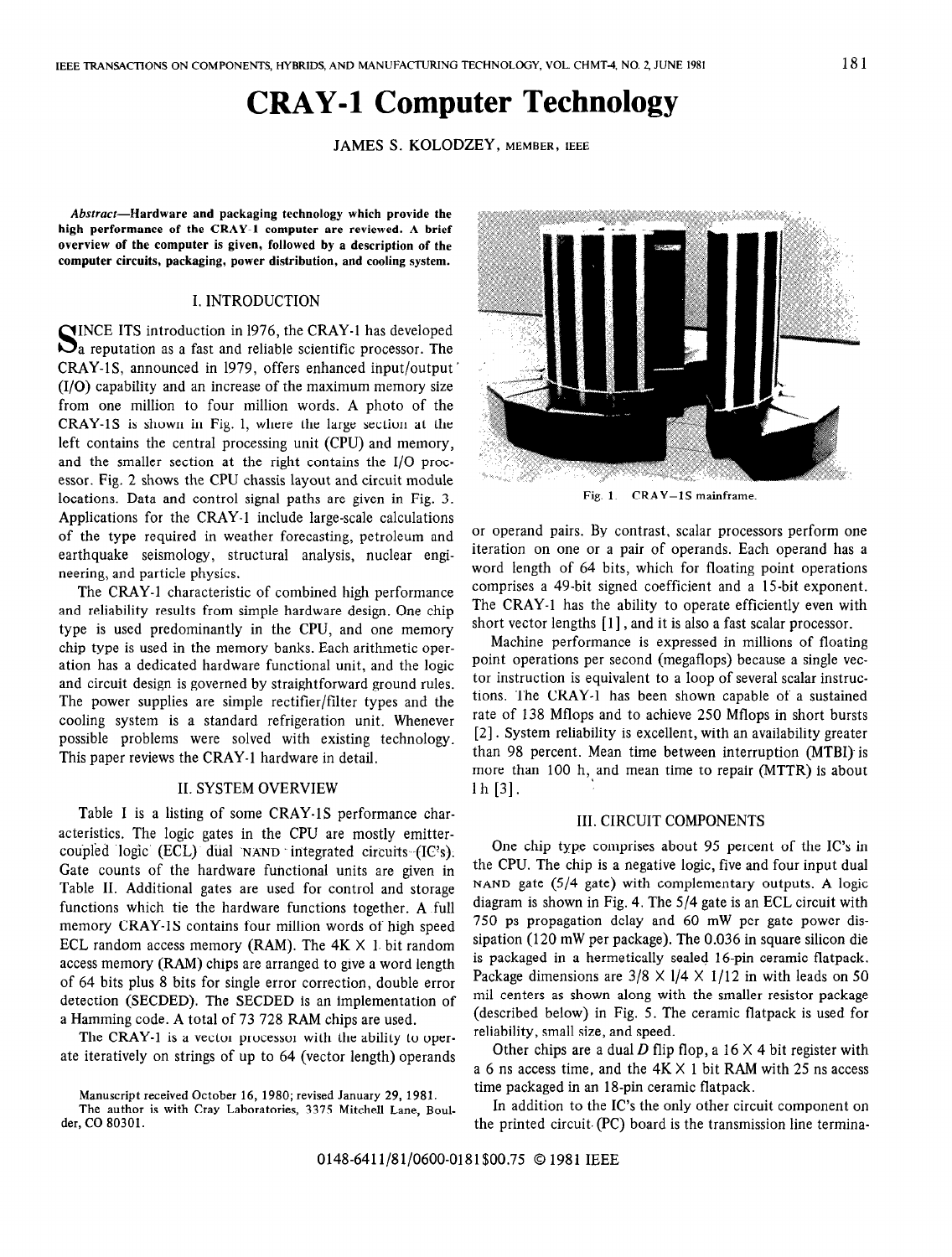

 $\bar{z}$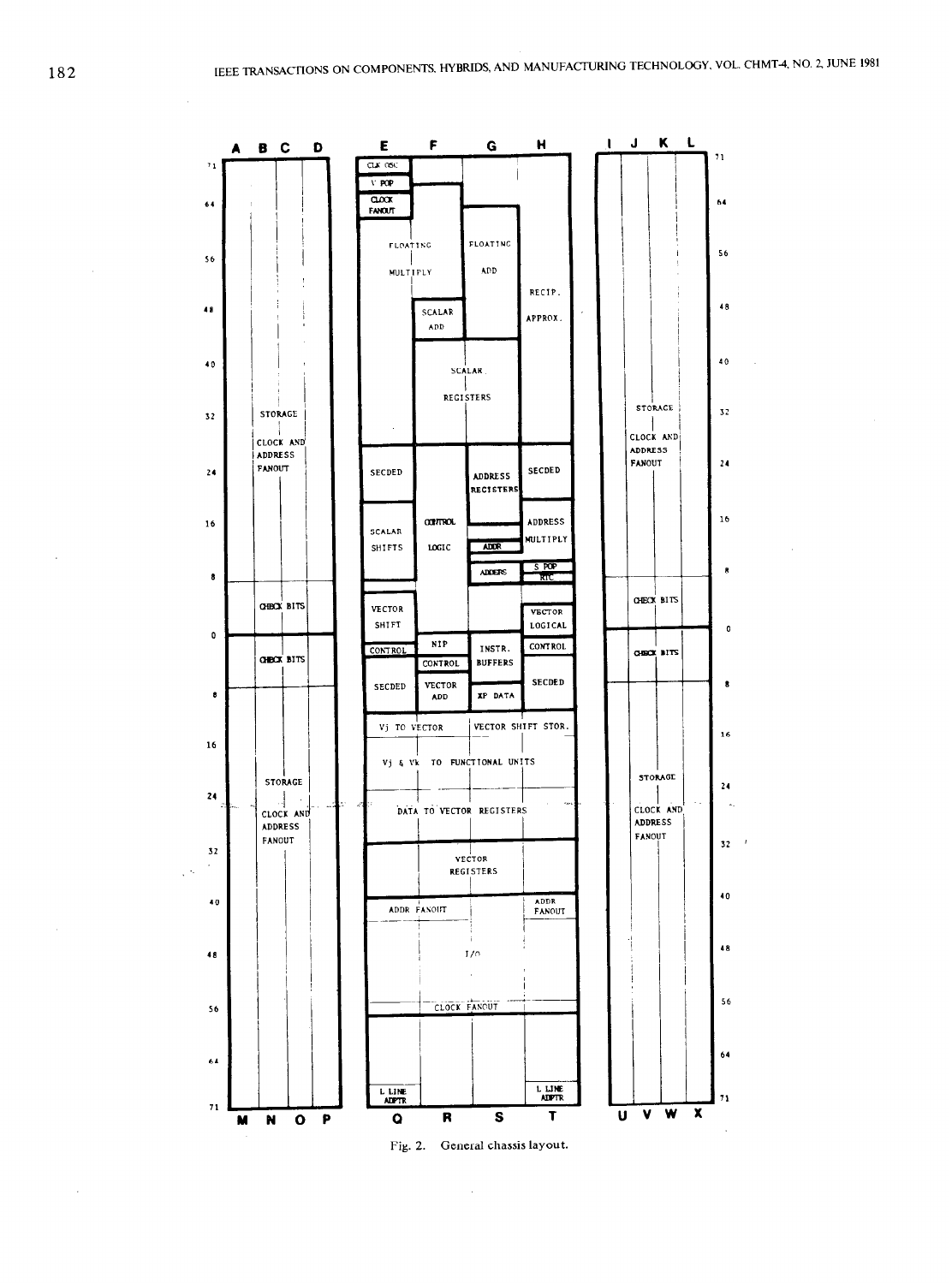

Fig. 3. Computation section.

 $\bar{\beta}$ 

 $\Delta \sim 200$  km s  $^{-1}$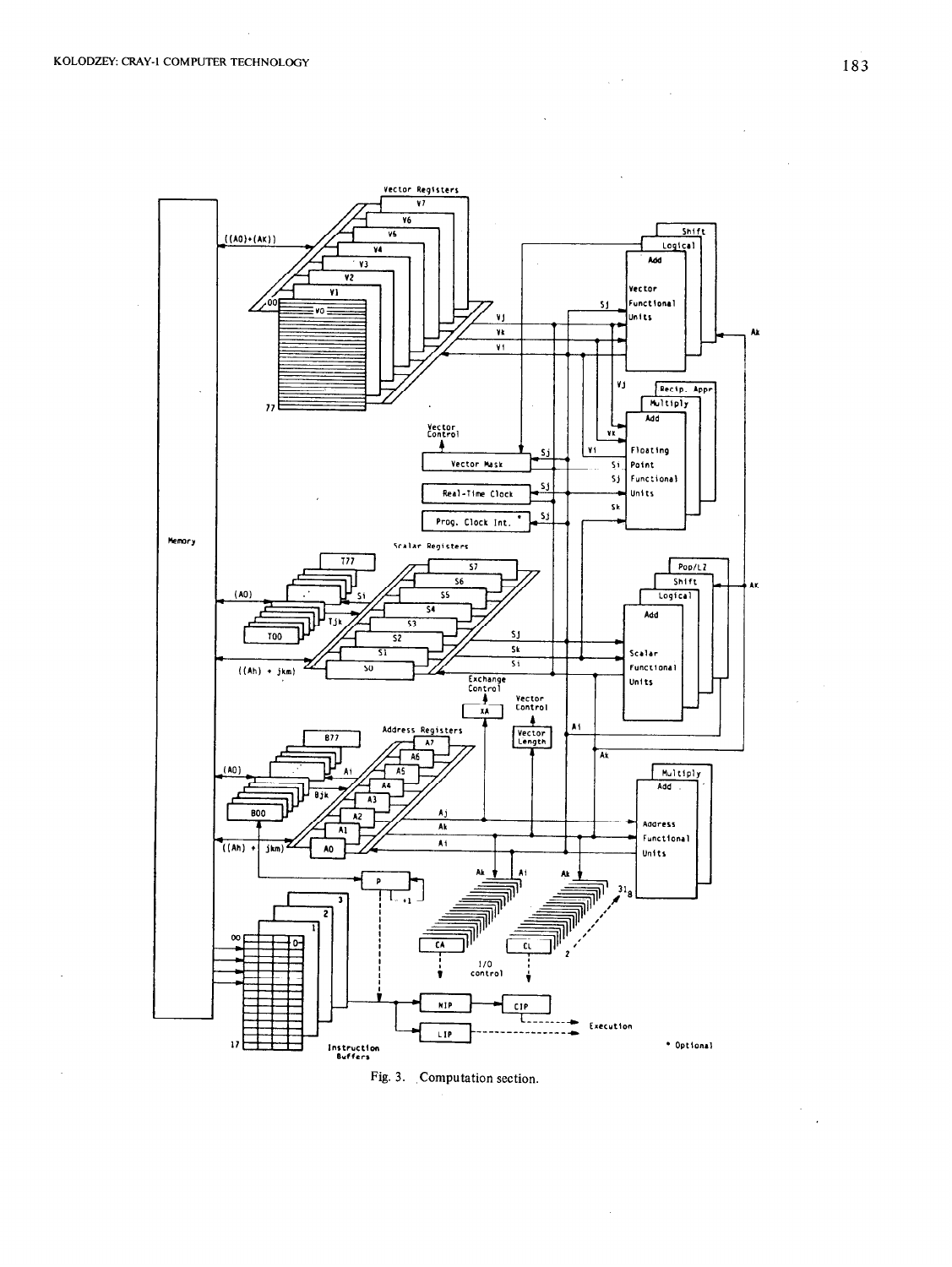| CPU:          | 230 000 gates    |  |
|---------------|------------------|--|
| Memory:       | 4 million words  |  |
| Clock:        | $12.5$ ns        |  |
| Power:        | 130 kW           |  |
| Operations:   | 138 Mflops       |  |
|               | 250 Mflops burst |  |
| Availability: | 98 percent       |  |
| MTBI:         | 100 <sub>h</sub> |  |

TABLE I CRAY-1S SPECIFICATIONS

TABLE II CRAY-1S GATE COUNTS

| <b>Functional Unit</b>   | Gate Count | Percentage<br>of Total |  |
|--------------------------|------------|------------------------|--|
|                          |            |                        |  |
| Address adder            | 1952       | 2.59                   |  |
| Address multiply         | 4009       | 5.33                   |  |
| Scalar add               | 2968       | 3.94                   |  |
| Scalar single shift      | 1452       | 1.93                   |  |
| Scalar double shift      | 2976       | 3.95                   |  |
| Constant to Si           | 482        | 0.64                   |  |
| Pop and zero count to Ai | 403        | 0.54                   |  |
| Vector integer add       | 2216       | 2.94                   |  |
| Vector logical           | 1984       | 2.64                   |  |
| Vector shift             | 3460       | 4.60                   |  |
| Vector pop count         | .490       | 0.65                   |  |
| Floating add             | 8247       | 11.0                   |  |
| Floating multiply        | 23116      | 30.7                   |  |
| Reciprocal               | 21504      | 28.6                   |  |
| Total                    | 75259      | 100.05                 |  |







Fig. 5. 5/4 gate and resistor package.

tion resistor. Two 60- $\Omega$  tantalum nitride thin film resistors are packaged in a ceramic  $T$  package with a common termination voltage lead. The  $1300 \text{ W/in}^2$  power handling capability of the thin film material allows for a very small size resistor. Peak power dissipation is approximately 20 mW per resistor, resulting in about 1.5  $W/in^2$  for the resistor film. A total of 495 934 resistor packages are used in the CRAY-1.

# IV. CIRCUIT INTERCONNECTION

The field replaceable units in the CRAY-1 are modules of the type shown in Fig. 6. Visible here is a  $6 \times 8$  in multilayer printed circuit board which can accomodate up to 144 IC packages in a  $12 \times 12$  array. The PC boards are five-layer structures with the following layer assignments: components and signal traces; ground  $(V_{CC})$ ;  $-2V(V_{TT})$ ;  $-5.2V(V_{EE})$ ; and a second-signal layer. The board material is Cl0 glassepoxy with 1 oz copper conductor layers. Via and component holes are plated through with a 0.022-in inside diameter.

With signal rise times (10 percent-90 percent) of 750 ps, open line stub lengths must be less than 0.5 in to hold reflections under 35 percent overshoot and under 12 percent undershoot. Larger reflections can saturate gate inputs and reduce noice immunity. Longer signal runs must use transmission lines terminated in the line characteristic impedance. The CRAY-1 boards have 7-mil wide lines and 7-mil spaces. The 7-mil height above a ground (or power) plane results in a 60- $\Omega$  microstrip line with a delay of 0.15 ns/in. Gate loads appear as open stubs on the line as shown in Fig. 7. Fan out is limited to four on board or three off board to reduce ac loading problems.

Signal propagation between gates is governed by strict timing rules as shown in Fig. 8. The 12.5 ns clock is divided into eight "gate times" of about 1.5 ns each. Roughly half the gate time is due to circuit propagation delay, and half is due to board-foil delay. Unused gates can be dropped from the path by adding 3 in of foil conductor.

A CRAY-1 module consists of two PC boards sandwiching a 0.08-in thick copper cooling plate that is also the ground bus. Signal communication between boards is performed differentially over  $120-\Omega$  twisted pair in the backplane as shown schematically in Fig. 9. The 120- $\Omega$  twisted pair is matched to two 60- $\Omega$  board traces in series. This differential method permits a low cross talk communication path and provides both the signal and its complement for use on the receiving module. An inverter gate (and gate delay) is therefore saved if the signal complement is needed. The twisted pair attaches to the module by a 96-pin pair connector with pins on 0.05 in centers. The board side of the connector pair is visible in Fig. 6 at the top.

Interconnection ground rules restrict twisted pair lengths to multiples of gate times, or multiples of 1 ft to a maximum of 4 ft. These circuit rules prevent timing problems or race conditions from happening anywhere in the machine. The CRAY-1 backplane contains 67 mi of twisted pair wire. The first machine was completed with no wiring errors.

### V. SYSTEM POWER

Voltage requirements for the PC board are  $-5.2V(V_{EF})$  for the IC's and  $-2V(V_{TT})$  for the termination resistors. No bypass capacitors are used on the PC board. A benefit of using the 5/4 gate IC is that it provides a balanced load to the supply. When one output turns on, another turns off, and the power supply loading is purely resistive and constant. Any ripple which occurs during the transitions is filtered out by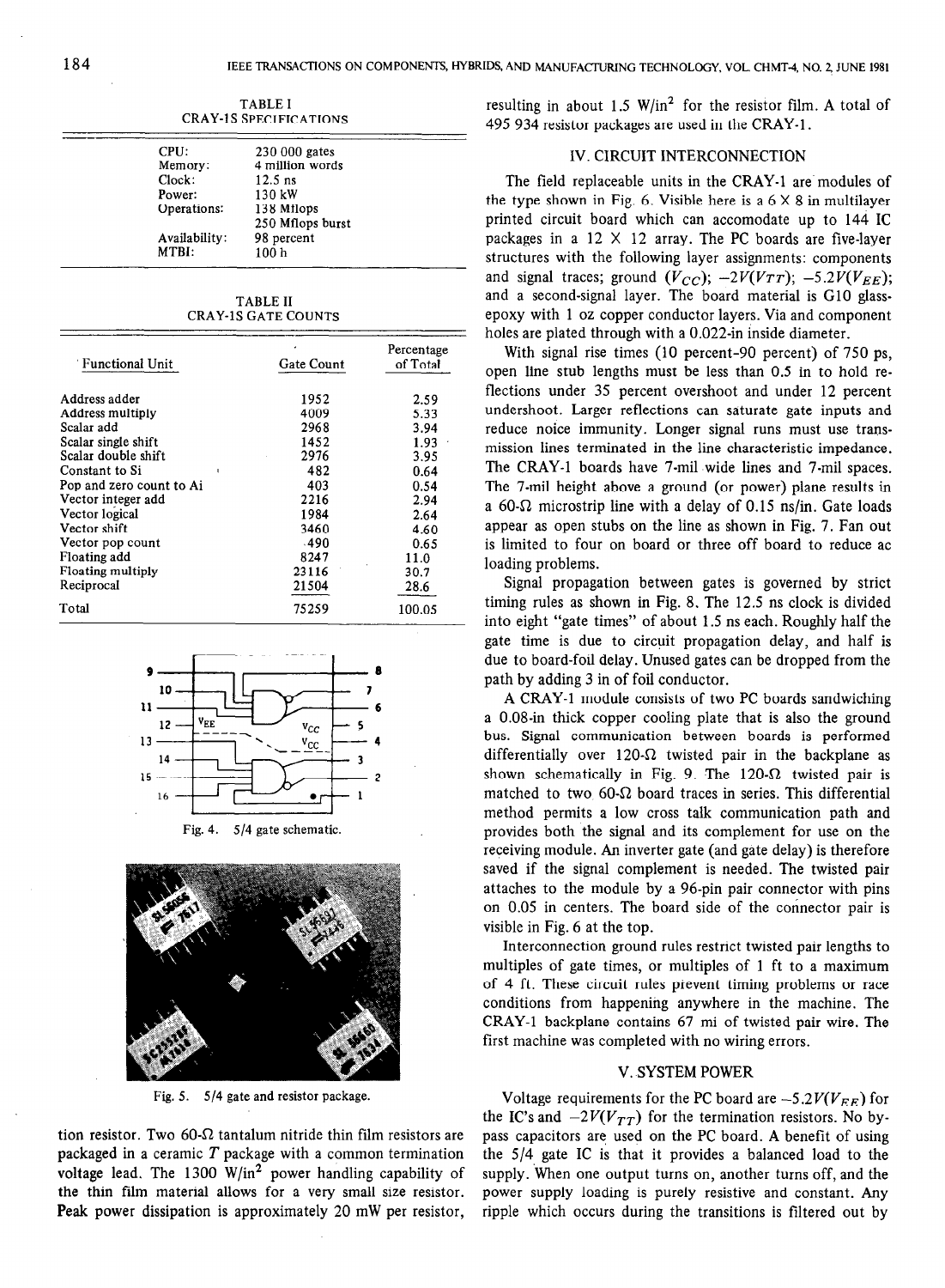

Fig. 6. CRAY-1 module.



Fig. 7. Printed circuit transmission lines,







Fig. 9. Intermodule communication.

the 16-nF capacitor formed by the power and ground plane in the PC board.

A CPU module (two boards) can dissipate up to 36 W (7 A) from  $V_{EE}$  and about 1.2 W (0.6 A) from  $V_{TT}$ . There are 576 CPU modules. Taking an average of 25 W per module, the CPU dissipates a total of 14.4 kW. Each memory module contains 64 of the  $4K \times 1$  bit ECL RAM chips which dissipate about 1 W each, and some interface logic chips. The power dissipation of the memory module is about 70 W. A full four million word CRAY-1S contains 1152 memory modules with a total memory power dissipation of 81 kW. Total power dissipation for the computer is 95 kW. Approximately 130 kW is supplied to the entire machine including power supply losses.

The computer modules receive  $V_{EE}$  and  $V_{TT}$  power from power supplies located under the seats around the periphery of the computer. These power supplies are simple linear rectifier-filter types which receive 400 Hz ac voltage from 36 variable transformers on a power distribution unit (PDU). The PDU receives 208 Vac at 400 Hz from a motor generator (MC) set which converts 480 V at 60 Hz to 208 V at 400 Hz. Each installation has two MG sets with one available for backup.

#### VI. SYSTEM COOLING

The CRAY-1S cooling system is designed to limit the IC die temperature to a maximum of 65°C. This provides a reliability margin from the 150°C absolute maximum IC junction temperature. The IC package case is maintained at 54°C. Heat generated in the silicon die flows through the IC package to the PC board ground plane and then to the 0.08-in thick copper cold plate. The cold plate conducts the board heat to its edges, which are held to 25°C by contact with a cast aluminum cold bar. The aluminum cold bars form the twelve vertical columns in the computer mainframe into which the modules slide horizontally on 0.4-in spacings. A refrigerant, Freon 22, flows through stainless steel tubes embedded in the cold bars. The development of the composite aluminum/ stainless steel cold bars represents a solution to one of the more difficult design problems of the CRAY-1. Cast aluminum is actually porous and oil mixed in with the Freon can cause reliability problems if it leaks onto the modules. A method to bond stainless steel tubing into cast aluminum had to be invented in order to make the cold bars practical.

The refrigerant is maintained at  $18.5^{\circ}$ C by an evaporative refrigeration system. Freon 22, which boils  $-41^{\circ}$ C (at atmospheric pressure), absorbs heat from the cold bar and changes to the gas phase. It passes through a compressor and condenses